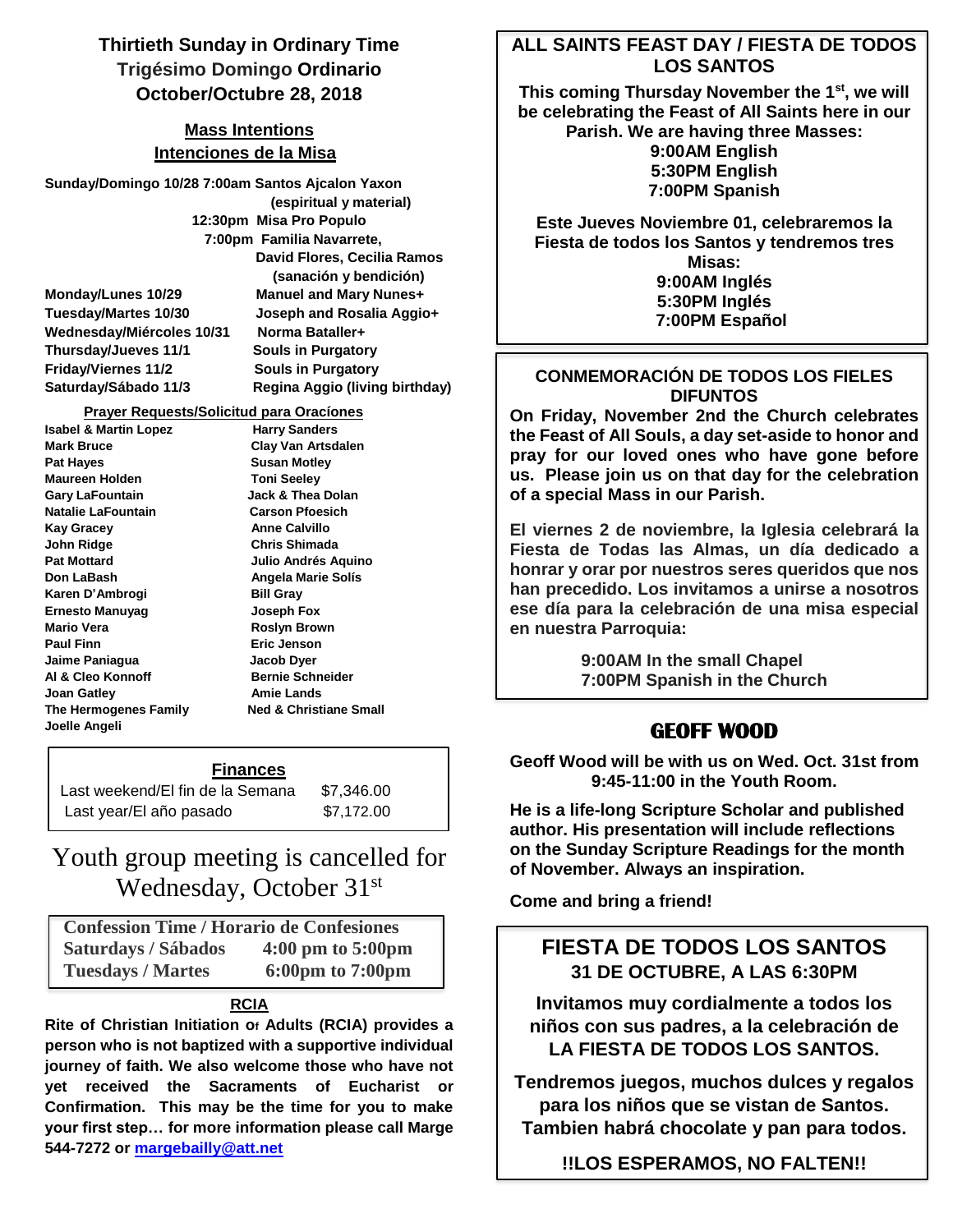**The invisible face of God has its visible face in one's neighbor.** However, it may occur that this exact encounter with our needy brother may bother us or leave us feeling uneasy; we may even prefer not to see him. Blindness paralyzes the body, yet voluntary blindness kills the soul. Bartimaeus was born blind but always desired to see. A faith with a strong will can make a miracle possible: to be raised, to run toward Jesus, and to shout to Him, "have compassion on me".

1. **The Gospel of St. Mark does not only describe a great miracle, but it also preaches a catechesis that invites us to change and to be converted.** When the Teacher calls him, he throws aside his cloak, jumps up and runs toward Him. His obscure eyes are opened and they remain illuminated so that the first thing that he sees - is the Master's face. Bartimaeus's shout of joy is directed to the heart of Christ, who stops short and calls him. The answer to his request thunders forth. For the illuminating light hits the tired eyes of Bartholomew. Then a torrent of color invades his eyes. Wonderfully, his first and most profound gaze was that of the Rabbi, who had altogether answered his desires.

**2. This episode helps us to understand the formation of one's journey of faith - of one who is in search "to see His face".** Yet, how many of us become fatigued in opening our eyes! How many scales have to fall off our eyelids! There are so many distractions on earth that disfigure what really elevates us to God. Up there in Heaven, when all the veils fall, we will be able to see God as He is! There are obligatory phases on this road of faith: First, we must be conscious of our own blindness - that impedes us to open our eyes to the light; secondly, we must be thirsty to have this light. "Lord, make me see". There must be an ardent need that awakes in us - a desire to discover the Truth. "That I may seek your face" says the psalmist.

**3. It is possible to find God in all the things.** The presence of God fills all: events, human encounters, and all elements of nature. Doesn't this occur to us during Holy Mass? When we listen to the reading of the Gospel, it is Christ that speaks; when we see two hands break the bread, they are His hands. When we see the bread, we know that it is not bread; for beyond the veil, we encounter the resurrected Christ. The light of faith illuminates and gives meaning to man's life, because it puts clarity in our origin, from where we do come, in our death here, and in our true eternal destiny. I am referring to every day life, to what one should do in each moment, to the just road that one should undertake.

**Like the blind one, we must also ask for the gift of light, throw away the cloak of our imperfections, and then run toward Jesus.** To recover the correct view of one's soul, will enable us to discover the tears of the ones that do suffer, so that we may console them; it will allow us to conduct torrents of water to those that are dying of thirst; and to offer our shoulder to those that limp and fall. Our world today is in urgent need of many guides for the blind. Ask Our Lord to send us many helpers and to send us holy priests that will accompany us when we are blind, and who will help us to open our eyes to see with the new light of faith. God bless you, Fr. Oscar

### **LA CEGUERA**

**El rostro invisible de Dios tiene su cara visible en el prójimo.** Pero puede ocurrir que precisamente el encuentro con el hermano necesitado nos moleste o nos inquiete y preferimos no verlo. La ceguera del cuerpo paraliza, pero la ceguera voluntaria del alma mata. Bartimeo nació ciego pero siempre deseó ver. La fe con iniciativa hace posible el milagro: levantarse, correr hacia Jesús y gritarle "*ten compasión de mí*".

**1. El relato de Marcos no sólo nos describe un gran milagro, sino que también predica una catequesis que nos invita al cambio y a la conversión.** Cuando el Maestro lo llama arroja el manto, salta y corre hacia Él. Sus ojos en tinieblas se abren y quedan iluminados y lo primero que ven es el rostro del Señor. El grito de Bartimeo llegó directamente al corazón de Cristo, se paró en seco y lo llamó. La respuesta a su petición fue fulminante. La luz llegó a los ojos cansados de Bartimeo. Un torrente de color lo invadió. Su primera y más profunda mirada sería para aquel Rabbi que tan exactamente había contestado a sus deseos.

**2. Este episodio nos hace comprender plásticamente el itinerario de la fe que es esa búsqueda para** *"ver su rostro***".**Pero ¡Cuánta fatiga para abrir los ojos! ¡Cuántas escamas tienen qué caer de nuestros párpados! Son muchas las cosas de la tierra que desfiguran lo que nos lleva a Dios. ¡Allá en el cielo, cuando caerán todos los velos, podremos ver a Dios como es! Hay etapas obligadas en el camino de la fe: Primero, hace falta ser conscientes de nuestra propia ceguera que nos impide abrirnos a la luz; segundo, tener sed de luz. *"Señor, haz que yo vea*". Un ansia ardiente que despierte en mí el deseo de descubrir la Verdad. *"Que yo busque tu rostro"* dice el salmista.

**3. Es posible encontrar a Dios en todas las cosas.** La presencia de Dios lo llena todo: acontecimientos, encuentros humanos, elementos de la naturaleza. ¿No nos ocurre esto durante la Santa Misa? Cuando escucho la lectura del Evangelio es Cristo que habla; cuando veo dos manos que parten el pan, son sus manos. Cuando miro ese pan, sé que no es pan; más allá del velo encuentro a Cristo resucitado. La luz de la fe ilumina y da sentido a la vida del hombre porque pone claridad en el origen, de dónde venimos, y en el término, el fin de nuestro destino. Me refiero a la vida de cada día, a lo que debo hacer en cada momento, al camino justo que debo emprender.

**Como el ciego, también nosotros necesitamos pedir el don de la luz,** arrojar el manto de nuestras imperfecciones y correr hacia Jesús. Recobrar la vista del alma significa para nosotros descubrir las lágrimas de los que sufren y procurarles consuelo; es conducir a los torrentes a los que se desmayan de sed; es ofrecer nuestro hombro al que cojea y tropieza. El mundo de hoy está necesitando con urgencia muchos guías de ciegos. Pidamos al Señor que nos envíe muchos y santos sacerdotes que nos acompañen cuando estamos ciegos y que abran nuestros ojos para ver con la nueva luz de la fe. Dios les bendiga, P. Oscar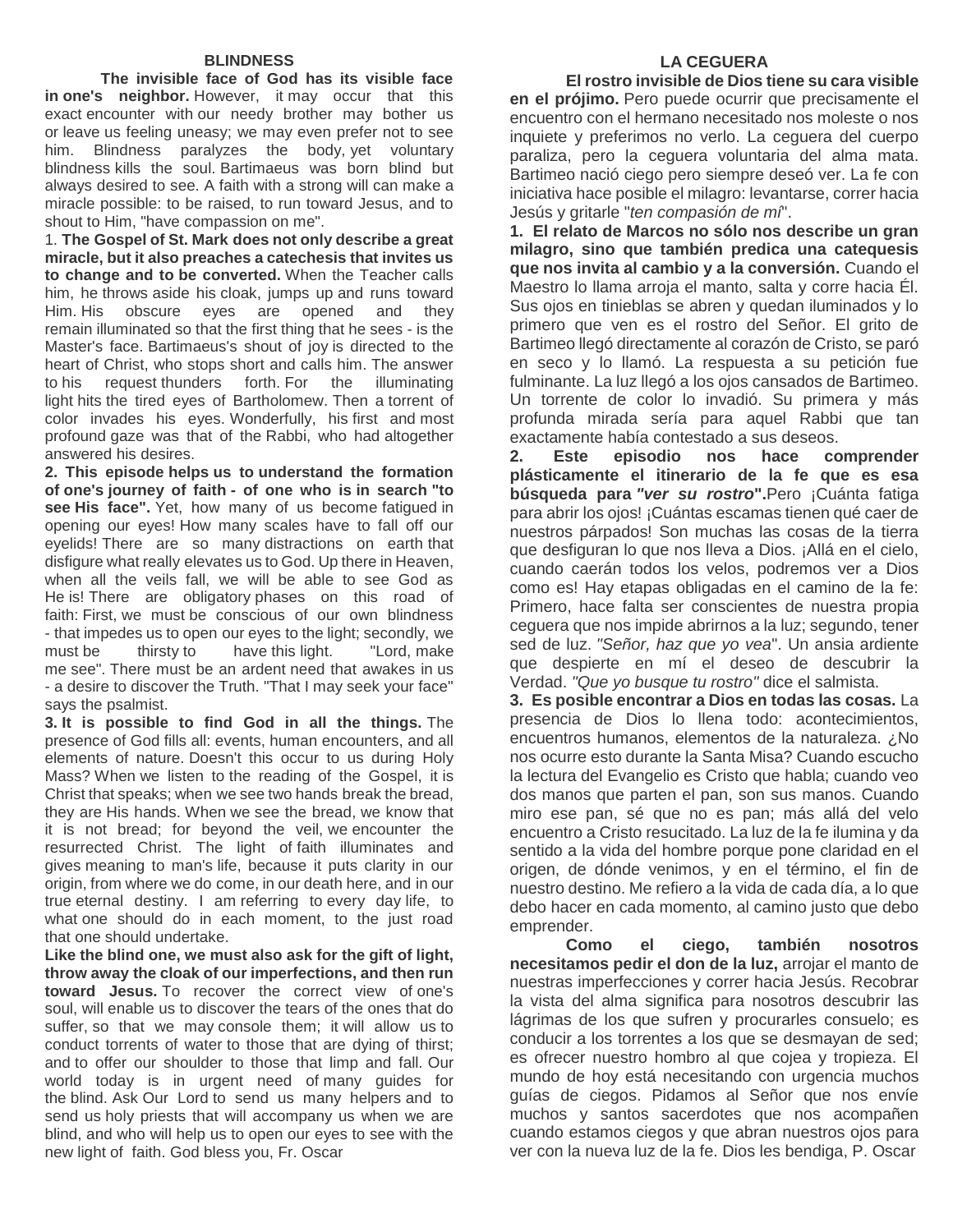"Let us make dinner for you before

# the busy Thanksgiving Day week!"

Benefit for Resurrection Parish Religious Ed. Program

Featuring: Pasta Dinner (Lasagna\*, Caesar Salad, French Bread), Beverage Bar, Desserts (+tea and coffee) -- And a Raffle!

Friday, November 16, 2018 Doors open @ 6:00pm Dinner served @ 6:30pm

Dinner: \$15 /\$6 Children 12 and under (under 5 free)

\*Limited vegetarian option available.

Tickets on sale in the office beginning November 1st and after all English Masses Nov. 3/4 & 10/11

### **ENGLISH BAPTISM Effective October 1, 2018**

n na h-Ann an t-Ann an t-Ann an t-Ann a

**Baptism Preparation classes will be held on the 1st Sunday of each month at 10:30 AM.** 

**All Baptism ceremonies will be held on the 3rd Saturday of each month at 10:00 AM.** 

**A date for each Baptism can be scheduled upon completion of the Baptism Prep class, completion of the Registration Form brought to the office with your child's birth certificate and the suggested donation of \$80 for this sacrament.** 

**Any questions or concerns should be directed to Colleen at 707-326-4852.**

**Abortion left you with a broken heart? If you or someone you love is hurting after abortion, discover God's healing love through a Rachel's Vineyard retreat. Peace, hope & joy await! Upcoming retreat: December 7 – 9, 2018. Email [rachelsvineyard@gmail.com](mailto:rachelsvineyard@gmail.com) or call (707) 799- 6950 for confidential info and registration. International web site: rachelsvineyard.org** 

# **FOOD PANTRY**

**We continue to ask for your support with donations for our Food Pantry, it is always a great help! Please place donations in the Barrel marked FOOD PANTRY DONATIONS in the office. Some suggestions: 1lb.and 2lb. bags of white rice and beans, canned soups, chili, peanut butter and jam. We have a need for men's TUBE SOCKS. WE THANK YOU KINDLY FOR ANY SUPPORT YOU CAN OFFER.**

# **DISPENSA DE COMIDA**

**Seguimos pidiendo su apoyo con donaciones para nuestra despensa de comida, siempre es de gran ayuda! Por favor ponga las donaciones en el barril marcado con FOOD PANTRY DONATIONS en la oficina. Algunas sugerencias: bolsas de 1 y 2 libras de arroz blanco, frijoles, sopas en lata, chili, mantequilla de cacahuate y mermelada. Tenemos necesidad de calcetines de hombre. Agradecemos amablemente por cualquier apoyo que puedan ofrecer.**

## **Offerings**

**Sometimes checks for offerings are submitted without an envelope. If you have regular offering envelopes please use them so that we can credit your account with those donations.** 

**Daylight Saving Time Is Ending. Remember to turn your clocks backwards 1 hour on Sunday, November 4, 2018**

**El Horario de Verano Está Terminando. Recuerde retroceder su reloj 1 hora el domingo, 4 de noviembre, 201**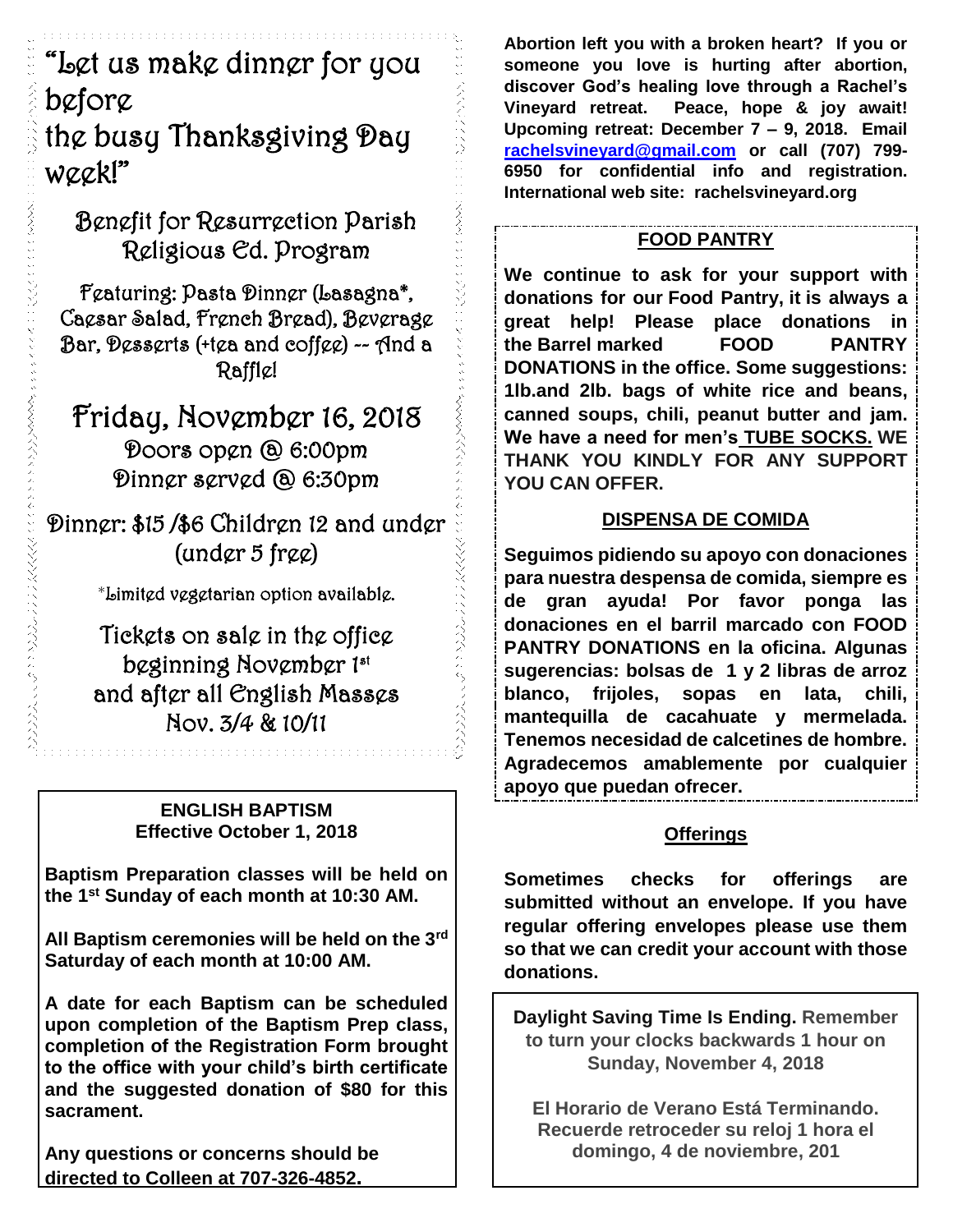### **The Unrepeatable Call of Personal Vocation By Luke Burgis** By Luke Burgis

October 28, 2018 – Thirtieth Sunday in Ordinary Time Readings: Jeremiah 31.7-9; Hebrews 5.1-6; Mark 10.46-52

Repeatability can be a source of great comfort. Instant replay ensures that we never have to miss a great sporting moment. Digital music has a "repeat" button so we can listen to the same song as many times as we'd like. And if we lose our iPhone, Apple will gladly sell us another one exactly like it. Repeatable things can make life easier and more secure. The downside is – much as familiarity breeds contempt – repeatability can easily lead to presumption, tepidity, nonchalance.

Unrepeatability, on the other hand, is a serious thing. We experience the gravity of certain moments – a marriage proposal, a live performance, an important speech – in part because we know they will never happen again. There are no do-overs. Our vocations, indeed our lives, are unrepeatable, each with its own purpose in the world. Other people are relying on us to do something that nobody else can. Recall the cave divers who rescued the soccer team from the Tham Luang cave in Thailand; each of the trapped boys counted on the diver assigned to him to carry out his particular mission. Unrepeatable things characterize the highest and noblest realities in life, and they should evoke holy fear.

If people today lack holy fear when faced with their futures, it might be because we have sanitized the idea of vocation and don't fully grasp the unrepeatability of each person's call. Catholics commonly use the word "vocation" to refer to a "state in life," the universal call to holiness, and perhaps even to a field of work. These are important aspects of vocation, but they do not capture the wonder of divine specificity: God created each person with a unique and unrepeatable vocation in mind.

It is one thing for a man to know that if he rejects a call to the priesthood that God will continue to call priests; it is quite another thing for him to know that God cannot and will not ever call another priest to do what he was called to do. Each life is a vocation for which there is no substitute. This is the rich reality of personal vocation.

In today's readings, the singularity of calling is clear. Israel has been chosen to fulfill a distinctive purpose in the salvation of the world. Jesus Christ is the one mediator between heaven and earth, a high priest who fulfilled a mission that no other could have accomplished. And for Bartimaeus, Christ is passing by. Would he ever pass by again?

The readings also reveal three fundamental dimensions of personal vocation: personal vocation is inseparable from creation; it requires mediators; and it is the fulfillment of all desire.

"**Behold, I will bring them back**" Personal Vocation Is Inseparable from Creation.

In the first reading from the prophet Jeremiah, the Father promises to those who have strayed that he will "bring them back" – they will return to their original purpose in God's creative design. When God creates, he calls. And when his creation strays, he calls it back.

In Sacred Scripture the words for creation (Hebrew: bara) and calling (Greek: klésis) both refer to a divine action of God that orders creatures to fulfill their purposes. He creates nothing without calling it to a purpose. And when God creates a person, he calls that person to the original "word" that spoke him into existence.

Catholic theology, dating back to Saint Irenaeus in the second century, refers to the circular movement of vocation as the exitus-reditus, or "going forth" and "returning" of all created things to their source in God. Aquinas described this using the image of rivers returning to their source. Augustine, in his Confessions, described it as an inward movement that was accomplished through memory and the interior journey back to the source of his existence.

The exitus-reditus is important because it means that each person is already called by virtue of his creation. Each person is called to be a unique imago Dei to reflect and express something of God that no other creature can. "Each finite creature can reflect only a fraction of the divine nature," wrote Edith Stein. "Thus, in the diversity of His creatures, God's infinity, unity and oneness appear to be broken into an effulgence of manifold rays."

Although vocation begins at creation, baptism is necessary and essential. It is the only way to accomplish the return to the Father. It unites us to Christ and his body, the Church, and allows us to share in his three-fold ministry of priest, prophet, and king. We are led to baptism in the first place because we (or someone who loves us, like our parents) have immersed us in the stream of the reditus through the divine call that began at creation.

We can learn an important truth from this relationship between creation and vocation: Neglecting our created nature is detrimental to following, or even discovering, a vocation. Because grace perfects nature, it is essential to understand the nature to which God's call is addressed.

Each of us is a unique creation. Each of us has a unique call. The key is knowing how they are connected. The place where a person hears God's call is the same place where he hears the words of Psalm 2: "You are my Son: this day I have begotten you."

**"You are my Son: this day I have begotten you".** Personal Vocations Require Mediators

We may not always be able to see where God is calling us, but we can usually see the people in our lives whom we are called to serve.